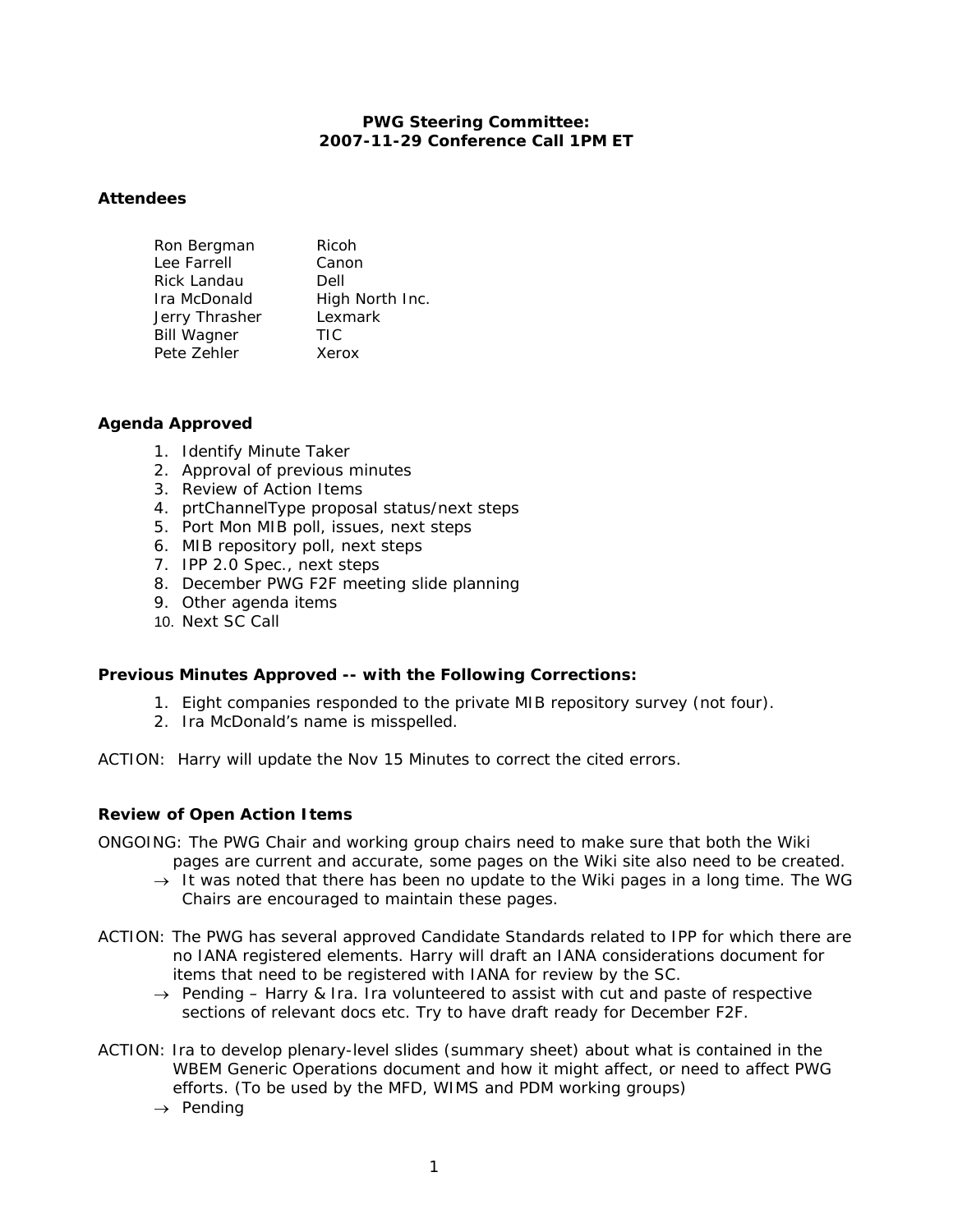- ACTION: Lee will create a comparison between the PWG's IP Policy and the IEEE's current policy for use in the update to the PWG's IP Policy.
	- → *Pending Lee still in progress. Comments from Don Wright suggest a larger task than originally understood. Will bring in-progress slides to Dec meeting for discussion*
- ACTION: Harry will check into InfoPrint hosting the June 23-27, 2008 PWG F2F meeting. → *Pending*
- ACTION: Ira will check into Samsung hosting the August, 2008 PWG/PDM/P2600 F2F meeting. → *Closed – Ira says non-positive response.*
- ACTION: Rick will query the PDM w/g regarding co-locating with the PWG F2F. → *Closed – Rick says April meeting is not likely for some of the critical participants.*
- ACTION: Ira will send examples showing use of Printer MIB Interpreter Language TC and MIME types for use in 1284ID strings.
	- → *Pending*
- ACTION: Ira will post an updated PWG MIB Numbers Repository document to the PWG site. → *Closed*
- ACTION: Ira will send a link to the LDAP Technical Specification (Roadmap) as an example for how an IPPv2.0 document might be structured.

→ *Closed* 

- ACTION: Pete will send a reminder that prtChannelType proposal for WS-Print comment period is coming to a close.
	- → *Closed*
- ACTION: Jerry hopes to have first draft December plenary slides out by next SC telecom. Working group Chairs please try to follow suit.
	- → *Pending*
- ACTION: Jerry will pursue (discussed) fixes to the PWG server → *Closed*
- ACTION: Rick will investigate "bargain" prices from Dell for disk storage on PWG server → *Pending*

### **prtChannelType Proposal Status/Next Steps**

The proposal has been approved. The next step is to forward it to IANA.

ACTION: Harry will forward the prtChannelType proposal to IANA.

## **Port Mon MIB Poll, Issues, Next Steps**

4 different companies have responded including client, multifunction, single function and external network adapter implementations.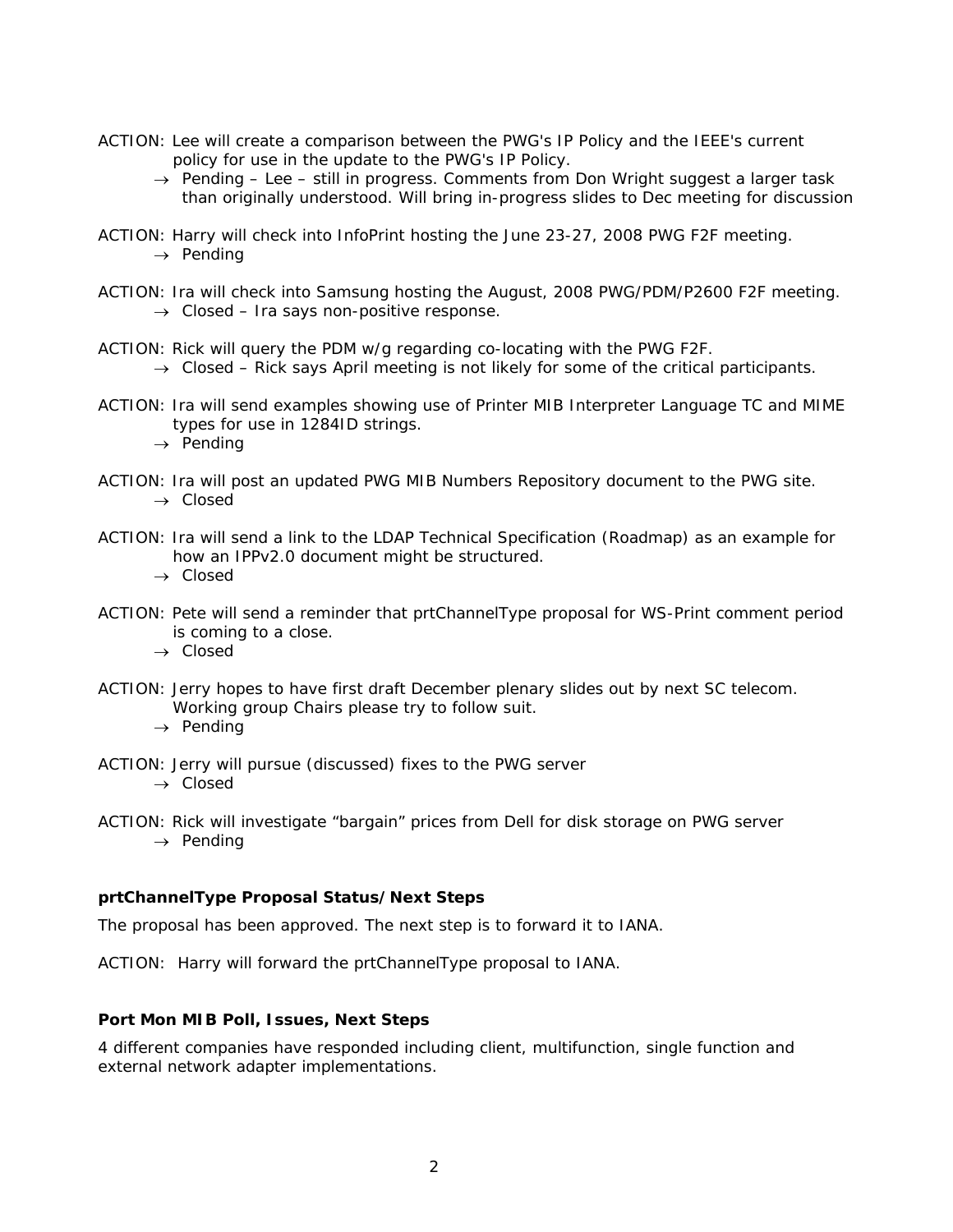Because Bill Wagner has seen some problems of interpretation (based on two implementations), he believes that some clarification might be necessary.

ACTION: Bill will identify necessary Port MON MIB specification clarifications.

# **MIB Repository Poll, Next Steps**

9 respondents now, 5 in favor and 4 were either negative or in doubt of value/benefit.

It was suggested that a central location at which companies may provide references to their own MIB information. [Also, change topic name to MIB Reference Page.]

ACTION: [Unassigned] will create a web page framework for the MIB Reference Page.

### **IPP 2.0 Spec, Next Steps**

Rather than draft a new consolidated specification, Ira proposes that we investigate the approach taken by the LDAP Technical Specification (LDAP Roadmap). Effectively this contains the first paragraph of the abstract of every MUST, SHOULD and MAY and includes pointers to the appropriate references and standards. The goal is to achieve assurance that if IPPv2.0 is sent over the wire it conforms to this new IPPv2.0 Technical Specification. Proposal is to do this work in the PWG IPP w/g concluding with an individual submission to the IETF.

The group determined that "a real customer" is needed.

ACTION: Jerry will ask Paul Danbold if Apple is in favor of an IPPv2 document.

### **December PWG F2F Meeting Slide Planning**

Jerry has distributed the slide template for use by the WG Chairs. He again encouraged everyone to submit slides at least a week before the face-to-face meeting.

Ron indicated that he needs no time slot for the MFP Alerts activity. There has been no progress in this area.

### **Other agenda items**

### **PWG Copyright Statement**

Jerry has distributed a proposed copyright statement for PWG that received no objection from the attendees. He will present it to the general PWG membership at the next face-to-face meeting.

### **Dec Face-to-Face Meeting Agenda**

Rick says he has a conflict on Wednesday afternoon. It was suggested that the agenda change as follows:

| Wed 11:00-12:00 | Projector & Display Management status.     |
|-----------------|--------------------------------------------|
| Wed 1:30-2:30   | Counter MIB                                |
| Wed 2:30-4:00   | PWG Patent Policy and Copyright discussion |